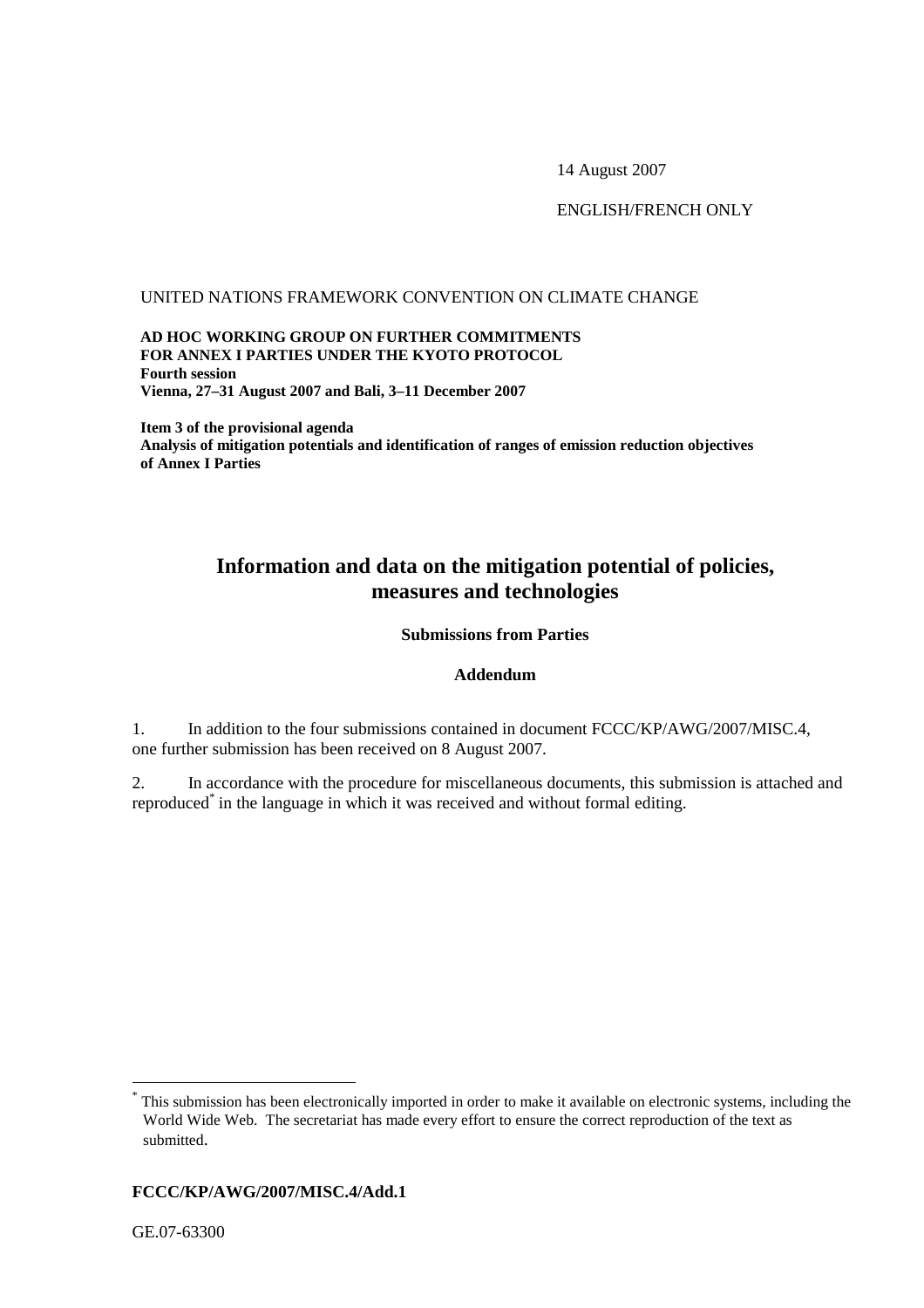### CANADA

### **AD HOC WORKING GROUP ON FURTHER COMMITMENTS FOR ANNEX I PARTIES UNDER THE KYOTO PROTOCOL**

### **SUBMISSION BY CANADA**

8 August 2007

#### **General Remarks**

To facilitate discussions at the fourth session of the Ad Hoc Working Group on Further Commitments for Annex I Parties (AWG4) and beyond, Annex I Parties are invited to submit information and data on the mitigation potential of policies, measures and technologies at their disposal, with a view to providing a basis for indicative ranges of emission reduction objectives by Annex I Parties.

Canada is pleased to provide this submission as a response to that invitation. It includes information on Canada's national circumstances, information on the Canadian government's approach to climate change, and factors and criteria that need to be taken into consideration in evaluating domestic mitigation potential in Canada – which will help to provide a basis for the upcoming discussions under the Ad Hoc Working Group (AWG) in Vienna and Indonesia.

Canada welcomes the recent contributions of the three working groups of the Intergovernmental Panel on Climate Change (IPCC) to the Fourth Assessment Report (AR4) and looks forward to the release of this report. The *Summary for Policymakers* of Working Group I clearly states that warming of the climate system is unequivocal and that most of the observed increase in globally averaged temperatures since the  $mid-20<sup>th</sup>$  century is very likely to be the result of human action. The contribution of Working Group III (WG III) points to the urgency with which global reductions in greenhouse gas (GHG) emissions are needed, noting that mitigation efforts over the next few decades will determine to a large extent the increase in global mean temperature over the long term.

WG III's *Summary for Policymakers* underscores that with current climate change mitigation policies and related sustainable development practices, global greenhouse gas emissions will continue to grow over the next few decades. Carbon dioxide  $(CO_2)$  emissions from energy use between 2000 and 2030 are projected to grow 45 – 110% - two thirds to three quarters of this increase is projected to come from non-Annex I regions. Canada was therefore encouraged by WG III's message that there is substantial global mitigation potential over the coming decades that could offset the projected growth of global emissions or reduce emissions below current levels.

Canada welcomes the progress made at the second and third sessions of the AWG, including agreement that the AWG's work should be guided by a shared vision of the challenge set by the ultimate objective of the Convention and its Kyoto Protocol. In the conclusions of its third session, the AWG noted the usefulness of the information from the IPCC that global emissions of GHGs have to be reduced to very low levels, well below half of levels in 2000 by the middle of the twenty-first century, in order to stabilize their concentrations in the atmosphere at the lowest levels assessed by within IPCC scenarios to date.

In this context, the Government of Canada has set a long-term goal to reduce Canada's emissions to 60- 70% below 2006 levels by 2050, a level which corresponds to approximately 50-60% below 1990 levels. At the recent G8 Summit, Leaders agreed to a process involving all major emitters that would, *inter alia*, set a global goal for emissions reductions, and report back to the United Nations Framework Convention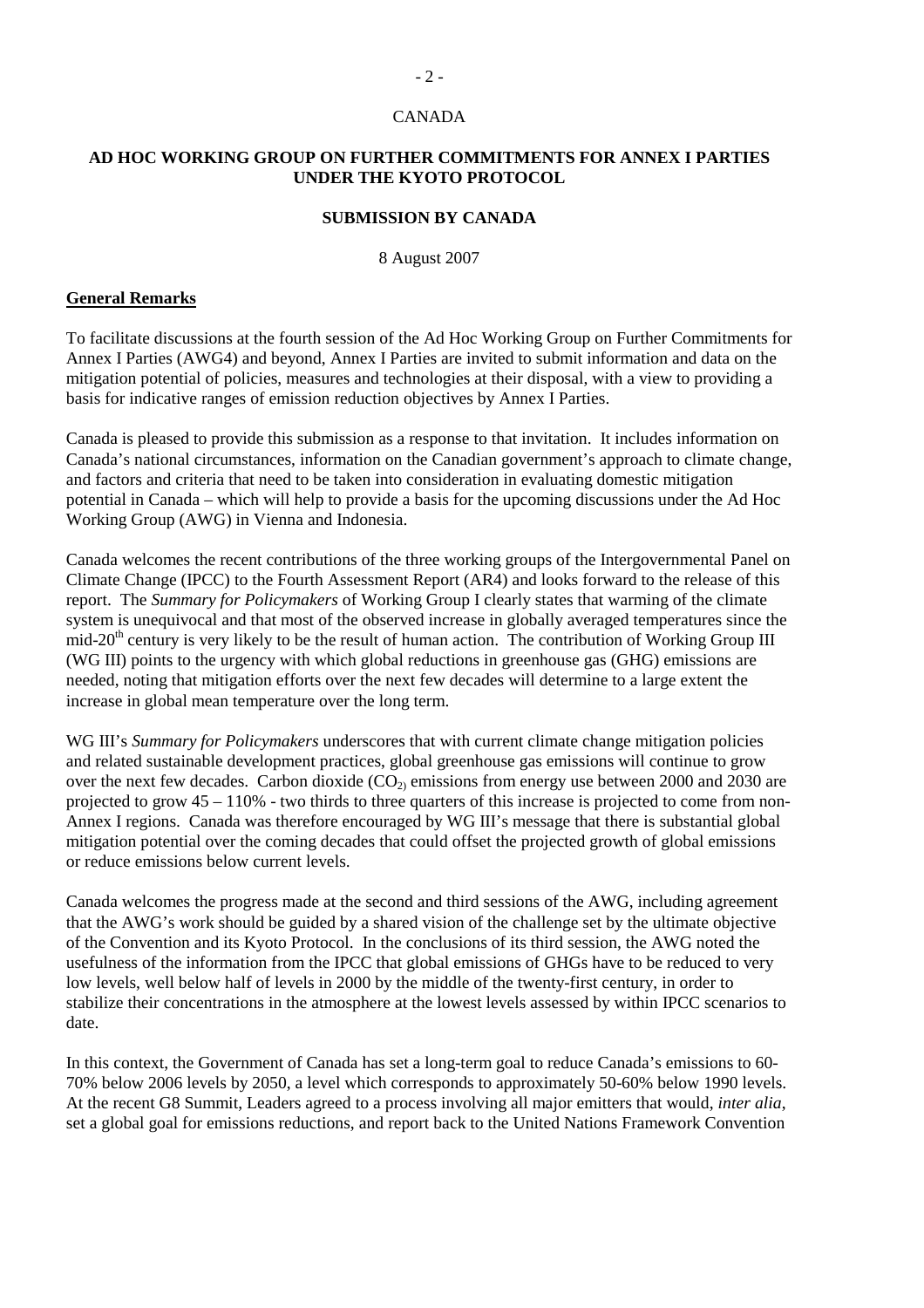on Climate Change (UNFCCC). In setting this goal, Leaders agreed to consider seriously the decisions made by the European Union, Canada and Japan which include at least a halving of global emissions by 2050.

Reducing emissions by at least half by mid-century will require a global effort including concerted action by all large emitting countries to reduce greenhouse gas emissions while sustaining the economic growth expected by our citizens. The AWG is mandated to consider the contribution of Annex I Kyoto Parties to that global effort.

# **Work of the AWG**

At the second session of the AWG (AWG2), Parties agreed that its work programme would include tasks grouped under the following three headings, contained in paragraph 17 of FCCC/KP/AWG/2006/4:

- a) Analysis of mitigation potentials and ranges of emission reduction objectives of Annex I Parties, including their contribution to the ultimate objective of the Convention ;
- b) Analysis of possible means to achieve mitigation objectives; and
- c) Consideration of further commitments by Annex I Parties.

At AWG3, Parties initiated the implementation of a work plan for the completion of the AWG's mandate, agreeing that the work in 2007 would focus on the analysis of mitigation potentials and, beginning at AWG 4 in Vienna, on possible ranges of emission reduction objectives of Annex I Parties including their contribution to the ultimate objective of the Convention. Canada considers that a shared vision of the challenge represented by the ultimate objective of the Convention will be particularly important in this regard.

### **National Circumstances**

National circumstances are fundamental characteristics of a nation that significantly influence its GHG emissions and are not easily shaped by government policy. Policies, measures and technologies must be appropriate to a country's national circumstances, which set the parameters of what is achievable and in what timeframe. Therefore, understanding national circumstances is a key consideration in the development of further mitigation strategies. Canada's national circumstances present challenges as well as opportunities for reducing GHG emissions.

Geographically, Canada is the second largest country in the world. It is a federation consisting of ten provinces and three territories. Under the Canadian Constitution, responsibility for natural resources resides with the provinces and exclusive responsibility for environmental protection is not assigned to one level of government – jurisdiction over the areas implicated in climate change policy is shared among federal and provincial governments. British Columbia, Ontario, Alberta, Manitoba, New Brunswick and Quebec all have plans in place to address climate change.

Canada's population in 2005 was 32.8 million with 80% living within 160 kilometres of the 6,400 kilometre border with the United States. Canadian average and seasonal temperatures vary widely, depending on the region – most of the country experiences short hot summers and long, extremely cold winters. Heating, cooling and transportation contribute to high energy demand and per capita greenhouse gas emissions.

In addition, Canada has experienced significant population and economic growth since 1990. Canada's population grew 5.4% between 2001 and 2006, the highest rate among G8 countries. Gross Domestic Product (GDP) increased by 40.5% between 1990 and 2002. Between 2000 and 2004 Canada's economy grew at an annual average rate of 3.1%, again leading amongst G8 nations.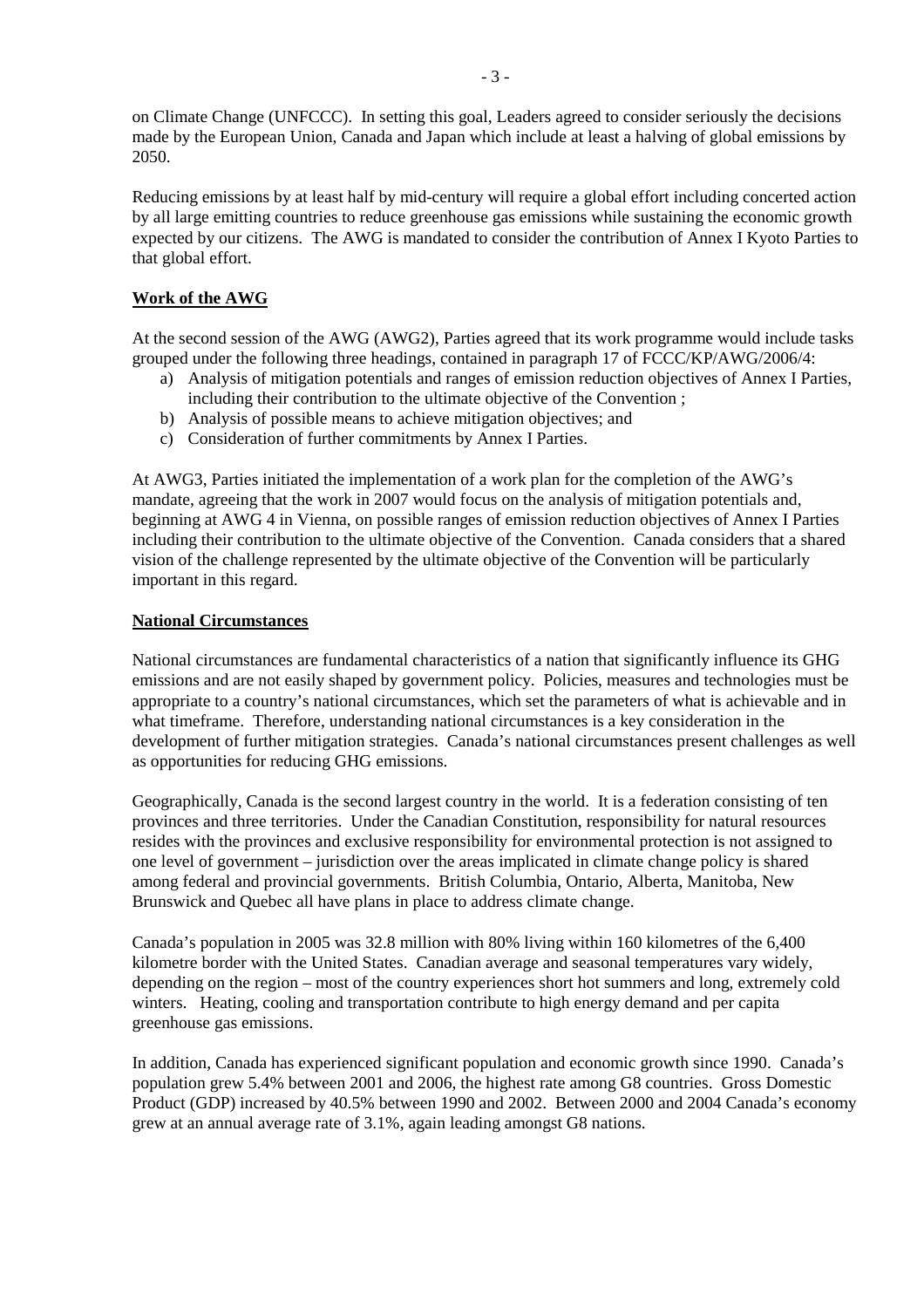The energy sector is the main source of GHG emissions in Canada. Approximately 85% of total Canadian GHG emissions are associated with energy consumption, production and distribution – 40% of that is from energy production and distribution. While transportation represents the largest single share of total emissions (25% in 2004), combined emissions associated with the combustion, production and distribution of fossil fuels accounted for 38% in 2004.

The Canadian economy is resource-based, energy-intensive and export-driven. Canada's industrial structure is energy-intensive and its emissions intensity is high relative to most other countries. Canada is unique among industrialized countries in that it is a net exporter of coal, oil, and natural gas, with large reserves of each. A large portion of emissions produced by Canada are associated with exports of fossil fuels in response to demand from importing nations. Those importing nations in effect export a portion of the emissions associated with the fossil fuels they consume, and in some cases displace more emissions-intensive fuels with Canadian imports.

Consideration of the effect of this dynamic on emissions levels is important given that the IEA has clearly indicated that fossil fuels will continue to dominate the global energy profile for several more decades, even in the face of efficiency gains, alternative fuels, and nuclear energy.

Although Canada's national circumstances and emissions profile are generally not expected to dramatically shift in the near-term, net exports of natural gas are expected to decrease by 2020 from current levels (production of natural gas is expected to decline due to depletion of conventional gas resources, while domestic demand is projected to increase). However, net oil exports are forecast to increase by some 200% by 2020 over 2004 levels. Canada's population growth is expected to continue and continued economic prosperity is forecast – GDP growth is projected at 2.4% annually over the next fifteen years.

### **Canada's Environmental Agenda**

Although Canada's situation is challenging in the context of a rising population and fast growing economy based in large part on the energy sector, the Government of Canada recognizes the need to take action to address climate change and improve the health of Canadians.

In April 2007, the Government of Canada announced its regulatory framework for air emissions, which is the cornerstone of its broader efforts to address both greenhouse gases and air pollutants. The proposed framework is comprehensive and includes mandatory and enforceable reductions in emissions of GHGs and air pollutants from major industrial sources as well as actions on consumer and commercial products.

Canada's government is putting Canadian industry on the path to contribute to deep long-term reductions in GHGs. In the near-term, the government will put in place GHG emission reduction targets that will come into force in 2010, when a reduction in emissions intensity of 18% from 2006 levels will be required. Each year thereafter, an additional improvement of 2% will be required.

These short-term targets are being supplemented by other federal regulations, including those pertaining to vehicle fuel efficiency and energy efficiency standards for energy consuming products as well as a series of targeted ecoENERGY initiatives to support increased development of renewable energy, more efficient use of existing energy sources, and cleaner transportation. The initiatives involve funding of more than \$2 billion and aim to address climate change while using natural opportunities to build a competitive and sustainable Canadian economy.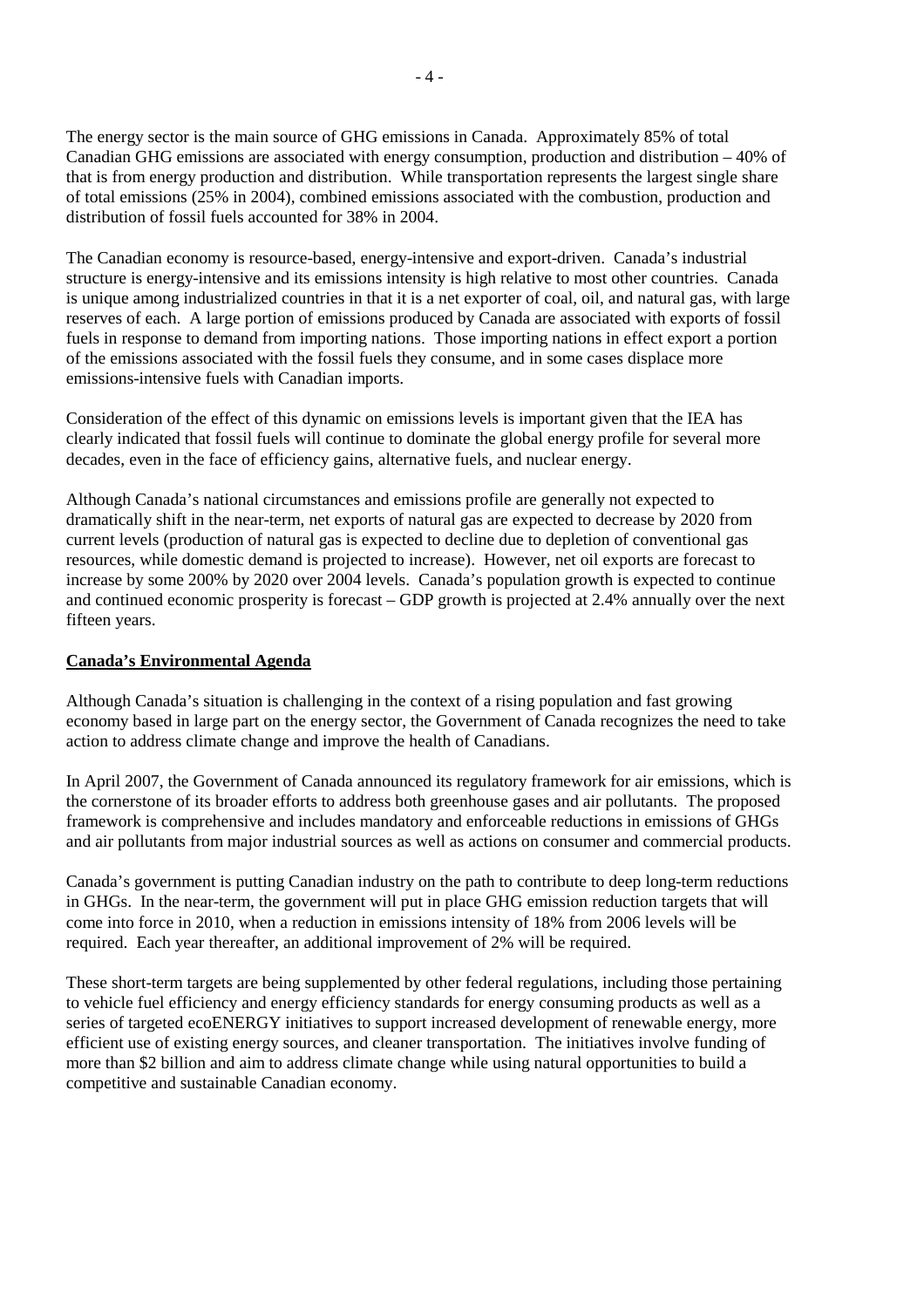The federal government has also created a \$1.5 billion *Trust Fund for Clean Air and Climate Change,* which will be used to co-fund major projects with the provinces to promote clean energy and to combat climate change, air pollution and greenhouse gas emissions.

Working Group III of the IPCC noted in its recent report that to stabilize emissions, global emissions will need to peak and then decline. For the lowest stabilization scenario assessed by the IPCC, the peak would need to take place by 2015. The regulatory and non-regulatory actions referenced above, coupled with ambitious new initiatives being taken by provincial and territorial governments, mean that Canada's GHGs from all sources are expected to begin to decline as early as 2010 and no later than 2012.

In the medium-term, the Government of Canada is committed to reducing Canada's total GHG emissions by 20% by 2020 relative to 2006 levels. As noted above, in the long-term, the government is committed to reducing Canada's GHG emissions by 60-70% below 2006 levels by 2050.

### **Mitigation Potential, Effectiveness, Efficiency, Costs and Benefits of Policies, Measures and Technologies**

The third session of the AWG highlighted that there is considerable economic potential at the disposal of Annex I Parties<sup>1</sup>. However the potential of policies, measures and technologies at the disposal of Annex I Parties is constrained by social, economic, political, technical and other barriers and the applicability of these policies, measures and technologies depends on national circumstances.

Some analyses of the mitigation potential of policies, measures and technologies in Canada have been undertaken. Generally they find that the cost of reducing emissions in the near term in Canada is very high. Furthermore, opportunities for deeper reductions with manageable economic impacts increase as the timeframe extends and as more advanced technologies become available or commercially viable.

In April 2007, the Government released *The Cost of Bill C-288 to Canadian Families and Business<sup>2</sup>, a* report validated by a number of leading economists and academics. The study presents the results of economic modelling undertaken to assess the impact of reducing emissions to 6% below 1990 levels in the 2008-2012 timeframe. The economic model used found that the changes necessary to the Canadian economy to meet this goal would result in a decline in GDP by over 6.5% from expected levels in 2008. This would result in a recession in Canada comparable to the largest Canadian recession since World War II (1981-1982). The estimated impacts are significant and include: a rise in the unemployment rate by 25% with job losses for some 275,000 Canadians by 2009; a 60% increase in the price of transportation fuels (e.g., gasoline and diesel); a doubling of natural gas prices and a 50% increase in the cost of electricity post-2010; and, a significant drop in the real disposable income for a family of four.

In June 2006, the National Roundtable on the Environment and the Economy (NRTEE) released the findings of *Advice on a Long-term Strategy on Energy and Climate Change<sup>3</sup>* , a study that explores what would be involved if Canada were to reduce energy-related greenhouse gas emissions by 60% by 2050

<sup>&</sup>lt;u>1</u>  $1$  Economic potential is the mitigation potential which takes into account social costs and benefits and social discount rates and is dependent on the assumption that barriers are removed and appropriate new and additional policies are put into place to improve market efficiency. Market potential on the other hand is the mitigation potential based on private costs and private discount rates which might be expected to occur under forecast market conditions. The economic potential is therefore generally greater than the market potential. (IPCC, WGIII, Box SPM2)

<sup>&</sup>lt;sup>2</sup> http://www.ec.gc.ca/doc/media/m 123/report eng.pdf

http://www.nrtee-trnee.ca/eng/programs/current\_programs/Energy-Climate-Change/EEC-Wedge-Advisory-Note/ECC-Wedge-advisory-note\_e.pdf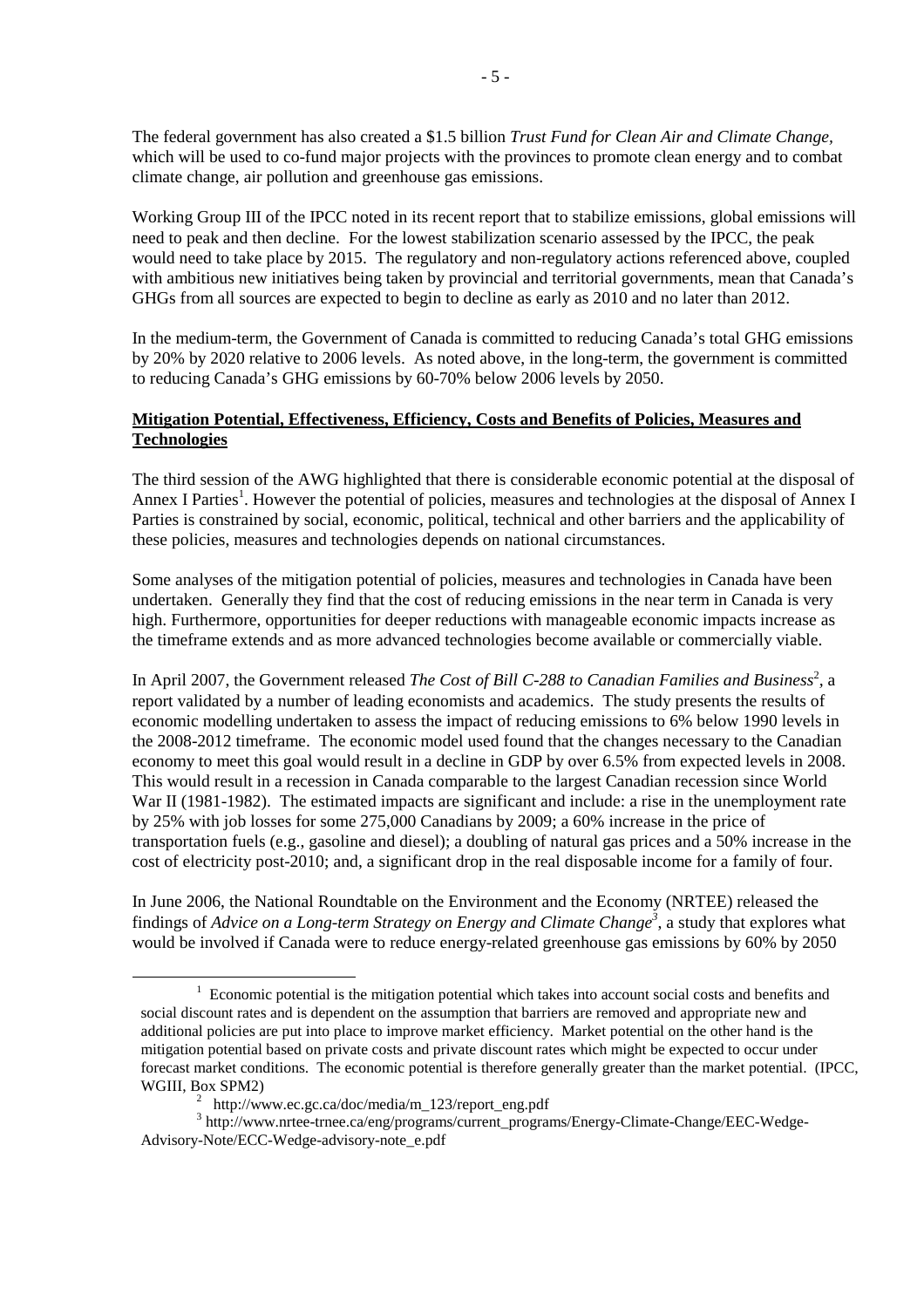relative to current levels. The study, a Canadian adaptation of the Socolow technology wedge analysis indicates that such a reduction can be achieved from a purely technological standpoint, but only if energy is used more efficiently and produced while emitting less carbon. The technology wedges include renewable energy, energy efficiency and conservation, carbon dioxide capture and storage (CCS), energy intensity, nuclear, biofuels and alternative fuels and cogeneration.

The NRTEE acknowledges that implementing the levels of change assumed in the study is a significant challenge. While existing technology is assumed sufficient, the study finds that broad deployment of all potential GHG reduction technologies at heretofore unforeseen levels will be necessary. In particular, the electricity sector would need to be transformed with clean coal technology involving CCS playing an important role. After CCS, the largest reductions pertaining to electricity generation are from cogeneration and renewables (particularly wind).

The NRTEE study confirmed that Canada's growing role as a major energy exporter is compatible with deep reductions only if CCS is perfected and widely deployed. Although the development of this technology for use in Canada's sedimentary basins offers the opportunity to significantly reduce GHG emissions from coal-fired power generation and oil sands upgrading, carbon dioxide storage with permanent sequestration is not yet a widely proven technology and is currently a relatively high-cost method for mitigating GHG emissions. Specifically, *Canada's CO<sub>2</sub> Capture and Storage Technology Roadmap* (March 2006)<sup>4</sup> found that this technology offers mitigation potential of 10 Mt/year up to 2015, rising to 100 Mt/year by 2030 in Canada. Costs range widely from \$35/tonne for installing new power plants with pre-combustion capture (which is unlikely to be available prior to 2012) to \$85/tonne for power plant post-combustion capture.

Under the *Trust Fund for Clean Air and Climate Change*, the Governments of Canada and Alberta have recently announced the joint Canada-Alberta ecoENERGY Carbon Capture and Storage Task Force to recommend the best ways for Canada to implement carbon dioxide capture and storage (CCS) technology on a large scale. The Task Force will advance an action plan with specific roles and responsibilities for federal and provincial governments, industry and other stakeholders, to allow CCS to reach its full potential in Canada and identify and assess current obstacles that are preventing more widespread adoption of CCS.

Finally, in *Canadian Policies for Deep Greenhouse Gas Reductions*<sup>5</sup>, the authors analyze a scenario in which Canada reduces domestic emissions by 60% from current levels by 2050. That study recommends a three-pronged approach that includes a carbon management standard, a vehicle efficiency standard and standards for building codes and appliances and equipment. The study makes the point that the acceptability of long-term technological transformation could be improved if economy-wide policies were complemented by sector-specific, market-oriented regulations. It concludes that long-run marginal costs of at least \$100/tonne  $CO<sub>2</sub>$  are necessary for deep reductions and notes that the ability to pass cost increases on to consumers depends heavily on how exposed the sector is to international competition and whether other countries impose policies to curtail GHG emissions on a similar scale. If Canada's trading partners impose GHG policies of similar stringency, competitive issues could be moderated with little leakage of industrial activity to other countries.

 $\overline{a}$ <sup>4</sup> http://www.nrcan.gc.ca/es/etb/cetc/combustion/co2trm/htmldocs/ccstrm\_doc\_e.html

http://www.irpp.org/cpa/archive/jaccard\_rivers.pdf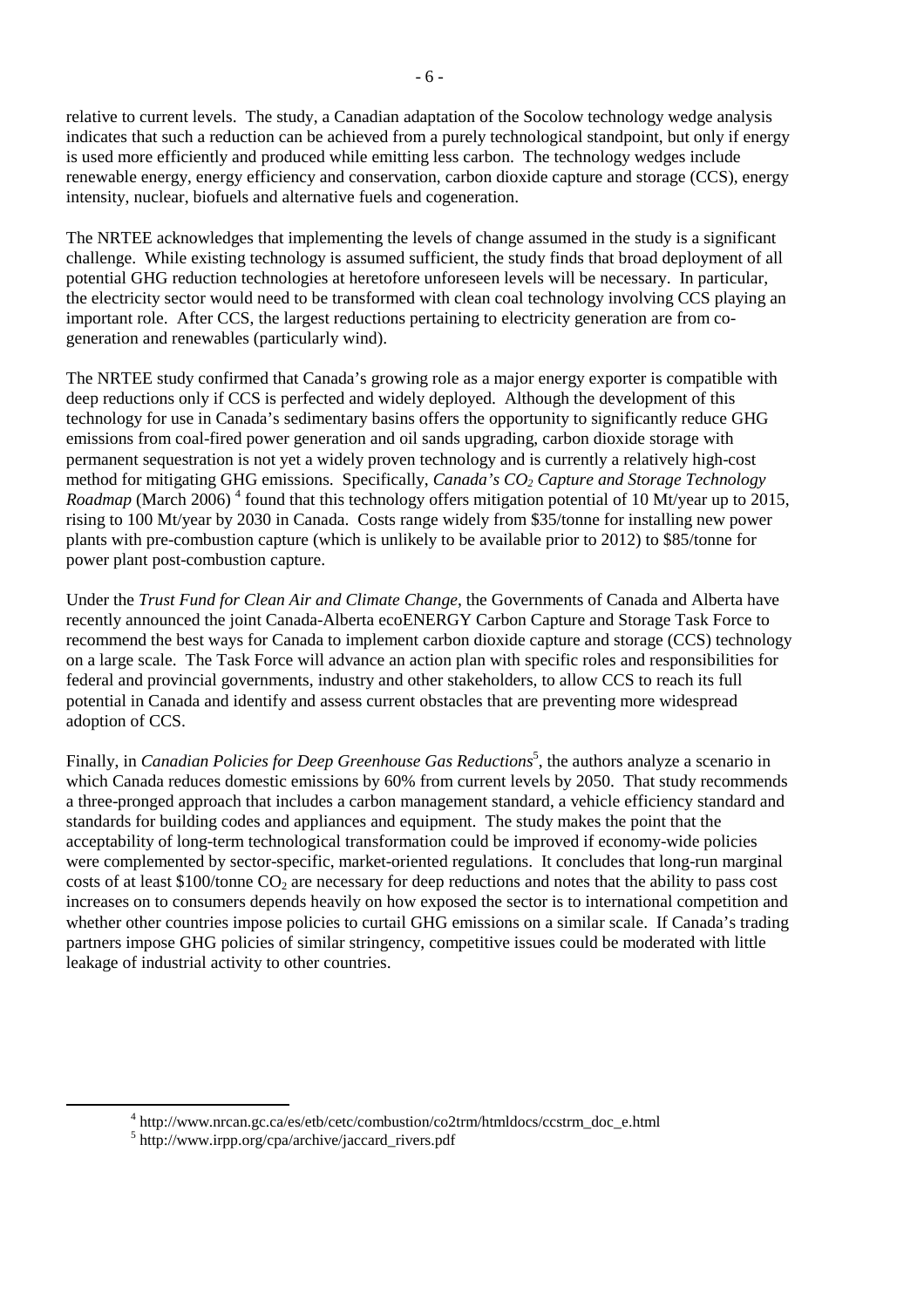### **Ranges of emission reduction objectives and their contribution to the ultimate objective of the Convention**

Canada looks forward to continuing the first component of the work programme at the first part of the fourth session of the AWG in Vienna in August 2007. Canada considers that it will be appropriate when discussing indicative ranges of emission reduction objectives, to do so on a collective Annex I basis, rather than an individual country basis.

Canada notes, however, that it will be equally important to consider within the UNFCCC process the implications of the range of emission reduction objectives Annex I Parties are able to bring forward, especially in relation to the implementation of the ultimate objective of the Convention. The IEA's *World Energy Outlook 2006* projects that in the absence of new government action, global energyrelated carbon dioxide  $(CO_2)$  emissions will increase by 55% in the period between 2004 and 2030, with developing countries being responsible for over three-quarters of the increase, and overtaking emissions of OECD countries soon after 2010. While we acknowledge the historical trends, these new realities cannot be ignored.

Thus, while it is useful to examine mitigation potential, effectiveness, efficiency, costs and benefits of policies, measures and technologies at the disposal of Annex I Parties, it will be impossible to appreciate, much less consider, the scale of any further reductions to be achieved by Annex I (and Annex B) Parties and means for achieving them without understanding what other reductions will be achieved, by whom and in what timeframe.

In Vienna, Parties may also wish to use the technical paper being prepared by the secretariat under the guidance of the Chair of the AWG to inform their discussion of mitigation potential, ranges of emission reduction objectives and their contribution to the ultimate objective of the Convention. Canada looks forward to participating in a productive fourth session of the AWG in August and December 2007.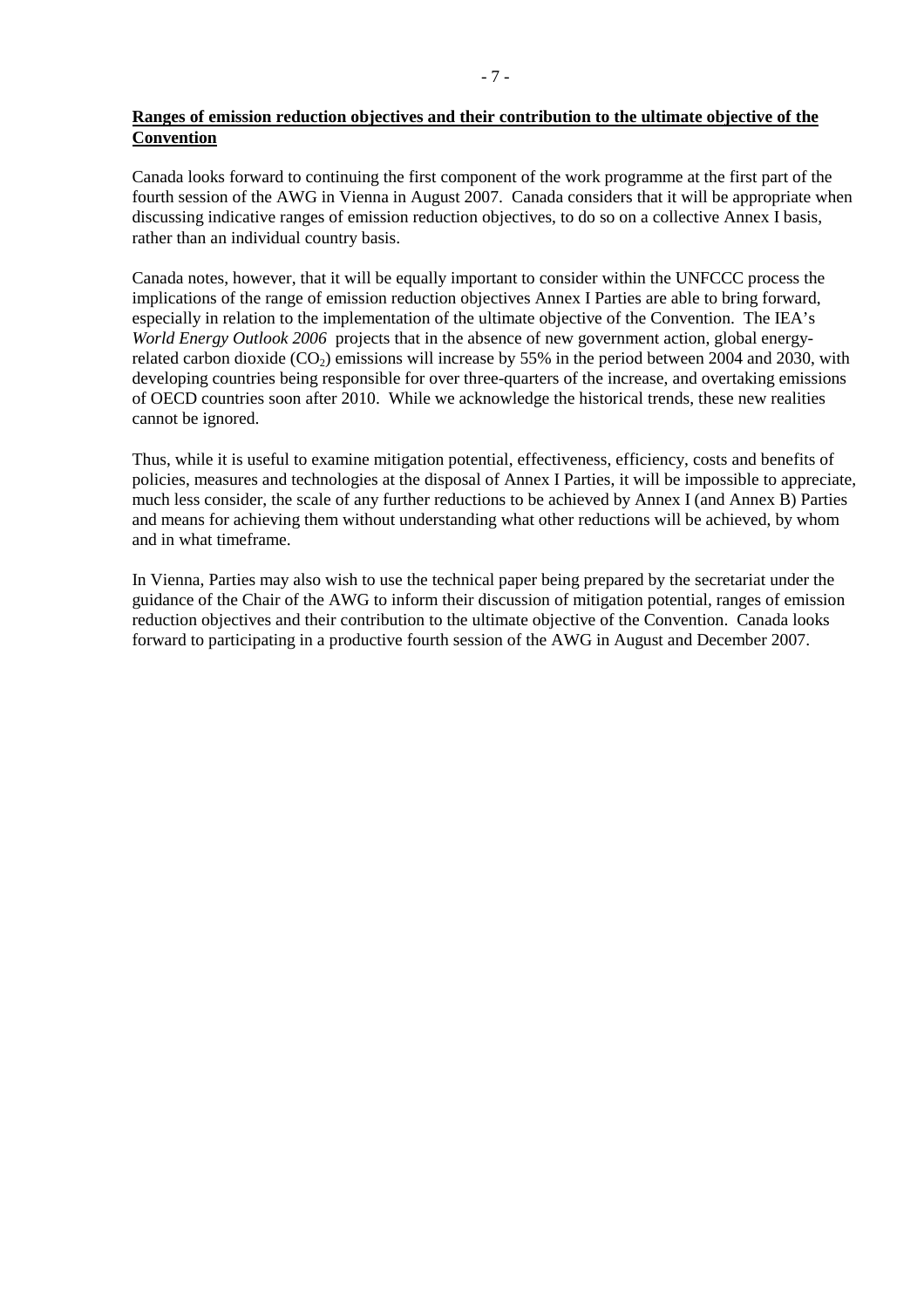# **GROUPE DE TRAVAIL SPÉCIAL SUR LES NOUVEAUX ENGAGEMENTS POUR LES PARTIES FIGURANT À L'ANNEXE I, DANS LE CADRE DU PROTOCOLE DE KYOTO**

# **PRÉSENTATION PAR LE CANADA**

8 Août 2007

#### **Remarques générales**

Dans le but de faciliter les discussions au cours de la quatrième séance du Groupe de travail spécial sur les nouveaux engagements pour les Parties figurant à l'annexe I, dans le cadre du Protocole de Kyoto (GTS4) et par la suite, les Parties figurant à l'annexe I sont invitées à présenter des renseignements et des données sur le potentiel d'atténuation des politiques, des mesures et des technologies qui sont mises à leur disposition afin qu'elles fournissent le fondement des objectifs indicatifs des niveaux de réduction des émissions.

Le Canada a le plaisir de fournir la présentation en réponse à l'invitation. Elle comprend des renseignements sur la situation nationale du Canada, des renseignements sur l'approche des changements climatiques adoptée par le gouvernement du Canada ainsi que des facteurs et des critères dont il faut tenir compte dans le cadre de l'évaluation du potentiel d'atténuation canadien, ce qui contribuera à fournir un fondement des prochains examens par le Groupe de travail spécial (GTS) à Vienne et en Indonésie.

Le Canada se félicite des contributions récentes des trois groupes de travail du Groupe d'experts intergouvernemental sur l'évolution du climat (GIEC) au Quatrième rapport d'évaluation et en attend avec impatience la publication. Dans le *Résumé à l'intention des décisionnaires*, le groupe de travail I (GT I) énonce clairement que le réchauffement du système climatique est non équivoque et que la plupart de l'augmentation observée dans les températures moyennes globales depuis le milieu du 20<sup>e</sup> siècle est fort probablement due aux activités humaines. La contribution du groupe de travail III (GT III) signale l'urgence avec laquelle on doit réduire les émissions de gaz à effet de serre (GES) à l'échelle mondiale et fait remarquer que les efforts d'atténuation au cours des prochaines décennies permettront de déterminer, dans une large mesure, l'augmentation de la température moyenne mondiale à long terme.

Dans son *Résumé à l'intention des décisionnaires*, le GT III souligne que, selon les politiques d'atténuation des changements climatiques et les pratiques en matière de développement durable actuelles, les émissions de gaz à effet de serre mondiales continueront à augmenter au cours des prochaines décennies. On prévoit que les émissions de dioxyde de carbone  $(CO<sub>2</sub>)$  découlant de l'utilisation d'énergie, entre 2000 et 2030, augmenteront entre 45 % et 110 % et que des deux tiers aux trois quarts de cette augmentation proviendront de régions qui ne figurent pas à l'annexe I. Le Canada était donc encouragé par le message du GT III selon lequel il existe un potentiel d'atténuation globale considérable au cours des prochaines décennies qui pourrait compenser l'augmentation prévue des émissions mondiales ou qui permettrait de réduire les émissions à des niveaux inférieurs aux niveaux actuels.

Le Canada se félicite du progrès réalisé au cours des deuxième et troisième séances du GTS, y compris l'entente selon laquelle les travaux du GTS devraient être guidés par une vision commune du défi établi à l'aide de l'objectif final de la convention et du Protocole de Kyoto. Au cours de la conclusion de sa troisième séance, le GTS a fait remarquer l'utilité des renseignements provenant du GIEC selon lesquels on doit réduire les émissions de GES à des niveaux très faibles, très inférieurs à la moitié des niveaux en 2000 d'ici le milieu du 20<sup>e</sup> siècle, afin de stabiliser les concentrations de GES dans l'atmosphère aux niveaux les plus faibles évalués dans le cadre des scénarios du GIEC à ce jour.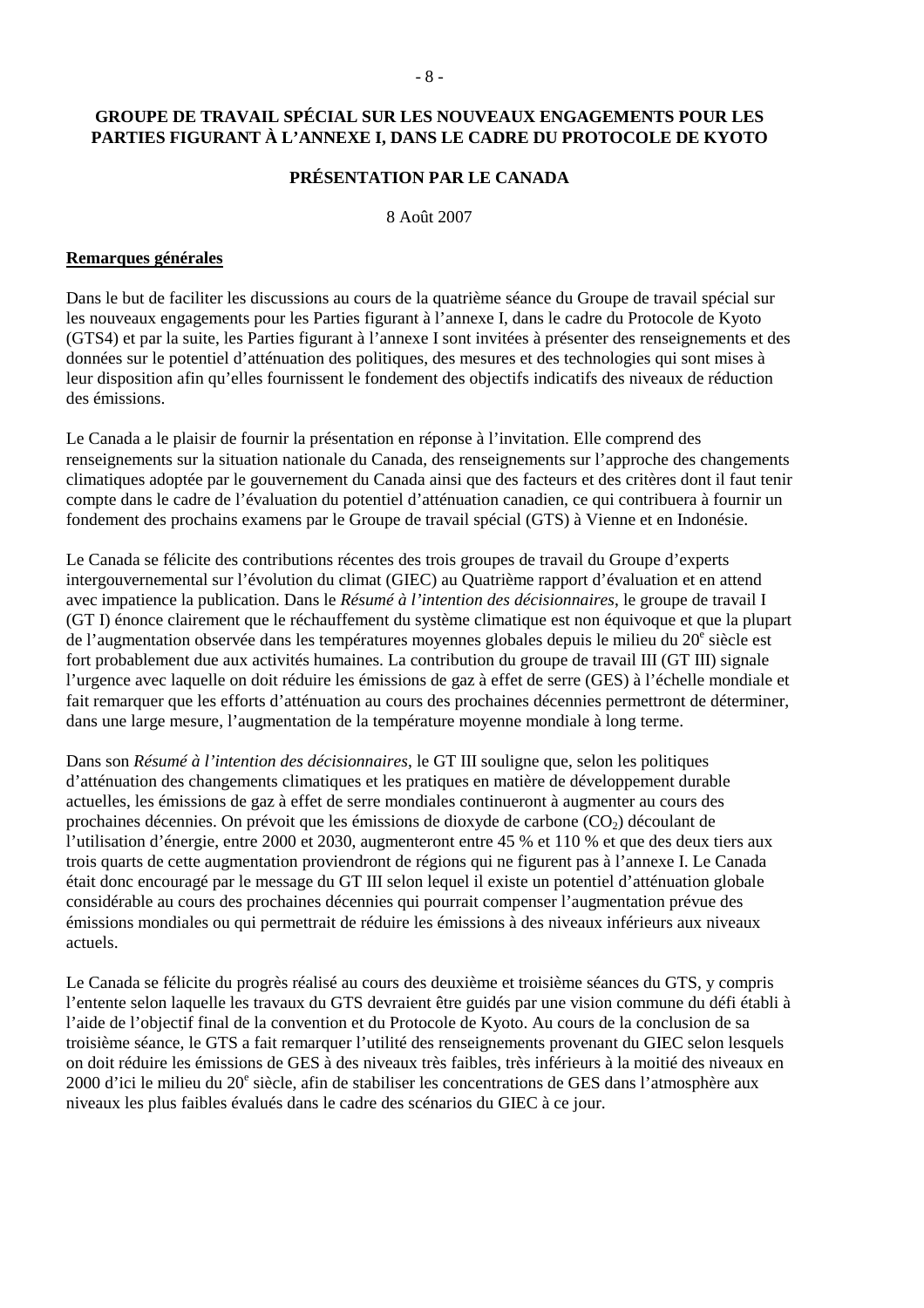Dans ce contexte, le gouvernement du Canada s'est fixé un but à long terme de réduction des émissions du Canada de 60 % à 70 % sous les niveaux de 2006 d'ici 2050, un niveau qui correspond à environ 50 % à 60 % sous les niveaux de 1999. Au cours du récent Sommet du G8, les dirigeants ont convenu d'un processus auquel participeront tous les principaux émetteurs qui, entre autres choses, permettra de fixer un but mondial visant la réduction des émissions et de rendre compte aux responsables de la Convention-cadre des Nations Unies sur les changements climatiques (CCNUCC). En fixant le but, les dirigeants se sont mis d'accord pour examiner sérieusement les décisions rendues par l'Union européenne, le Canada et le Japon qui comportent au moins la réduction de la moitié des émissions mondiales d'ici 2050.

La réduction des émissions d'au moins la moitié d'ici le milieu du siècle exigera une concertation mondiale de la part de tous les principaux pays émetteurs afin de réduire les émissions de gaz à effet de serre tout en maintenant la croissance économique à laquelle s'attendent nos citoyens. Le mandat du GTS consiste à examiner la contribution des Parties figurant à l'annexe I du Protocole de Kyoto à cet effort mondial.

# **Travail du GTS**

Au cours de la deuxième séance du GTS (GTS2), les parties ont convenu que son programme de travail comprendrait des tâches regroupées sous les trois en-têtes suivants, figurant au paragraphe 17 du document FCCC/KP/AWG/2006/4 :

- d) analyse du potentiel d'atténuation et des divers objectifs de réduction des émissions des Parties figurant à l'annexe I, y compris leur contribution à l'objectif final de la Convention;
- e) analyse des moyens possibles de réaliser les objectifs d'atténuation;
- f) examen d'autres engagements pris par les Parties figurant à l'annexe I.

Au cours de la séance du GTS3, les parties ont entamé la mise en œuvre d'un plan de travail visant la réalisation du mandat du GTS et elles ont convenu que les travaux qui seront effectués en 2007 devraient être axés sur l'analyse du potentiel d'atténuation et, à compter du GTS4 à Vienne, sur les divers objectifs possibles de réduction des émissions des Parties figurant à l'annexe I, y compris leur contribution à l'objectif final de la Convention. Le Canada estime qu'une vision commune du défi représenté par l'objectif final de la Convention sera particulièrement important à cet égard.

### **Situation nationale**

La situation nationale est composée des caractéristiques fondamentales d'un pays qui ont une incidence importante sur ses émissions de GES et elle n'est pas facilement modelée par la politique du gouvernement. Les politiques, les mesures et les technologies doivent convenir à la situation nationale d'un pays, ce qui permet d'établir les paramètres de ce que l'on peut réaliser ainsi que son délai d'exécution. Par conséquent, la compréhension de la situation nationale constitue un facteur clé dans le cadre de l'élaboration d'autres stratégies d'atténuation. La situation nationale du Canada présente des défis ainsi que des possibilités relativement à la réduction des émissions de GES.

Sur le plan géographique, le Canada est le deuxième plus grand pays du monde. Il s'agit d'une fédération composée de dix provinces et de trois territoires. Selon la *Constitution du Canada*, les provinces sont responsables des ressources naturelles, et la responsabilité exclusive de la protection de l'environnement n'est pas attribuée à un ordre de gouvernement; la compétence sur les régions touchées par les politiques sur les changements climatiques est partagée entre les gouvernements fédéral et provinciaux. La Colombie-Britannique, l'Ontario, l'Alberta, le Manitoba, le Nouveau-Brunswick et le Québec ont tous des plans pour aborder les changements climatiques.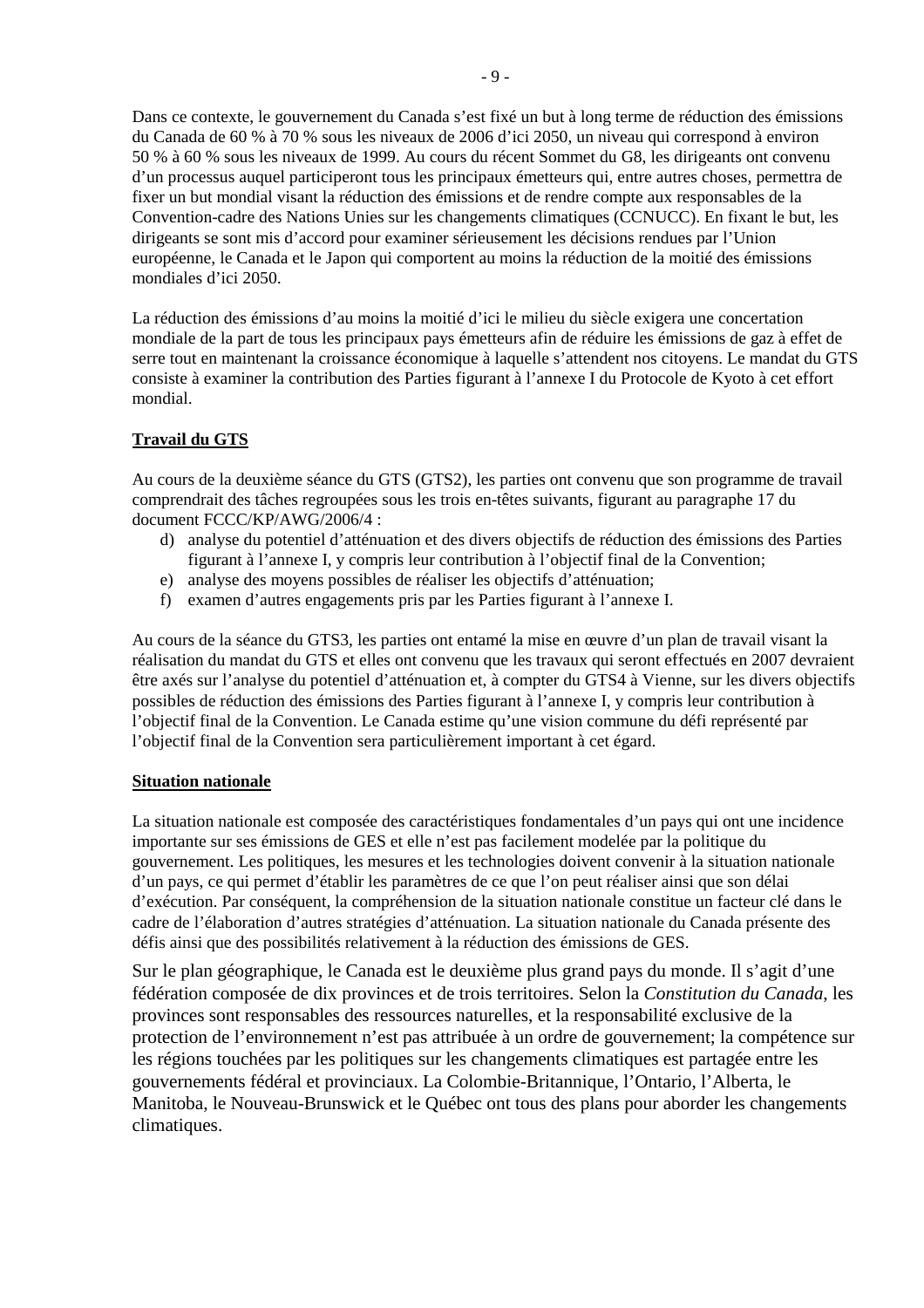En 2005, la population du Canada s'élevait à 32,8 millions d'habitants, dont 80 % vivaient dans un rayon de 160 kilomètres de la frontière de 6 400 kilomètres avec les États-Unis (É.-U.). Les températures moyennes et saisonnières varient beaucoup au Canada, en fonction de la région; la plupart des habitants du pays connaissent des étés courts et chauds et des hivers très longs et extrêmement froids. Le chauffage, le refroidissement et le transport contribuent à une demande élevée d'énergie et aux émissions de gaz à effet de serre par habitant.

De plus, le Canada a connu une croissance démographique et économique importante depuis 1990. La population du Canada a augmenté de 5,4 % entre 2001 et 2006, le taux le plus élevé parmi les pays du G8. Le produit intérieur brut (PIB) a augmenté de 40,5 % entre 1990 et 2002. Entre 2000 et 2004, l'économie du Canada a connu une importante croissance selon un taux annuel moyen de 3,1 %, lequel était le plus élevé, encore une fois, parmi les pays du G8.

Le secteur de l'énergie est la principale source d'émissions de GES au Canada. Environ 85 % des émissions de GES totales du Canada sont liées à la consommation, à la production et à la distribution d'énergie, dont 40 % proviennent de la production et de la distribution d'énergie. Bien que le secteur du transport ait les émissions totales les plus importantes (25 % en 2004), la combinaison des émissions liées à la combustion, à la production et à la distribution des combustibles fossiles représentait 38 % en 2004.

L'économie canadienne est énergivore ainsi qu'axée sur les ressources et l'exportation. La structure industrielle du Canada est énergivore et son volume des émissions est élevé par rapport à la plupart des autres pays. Le Canada est unique relativement aux pays industrialisés, car il est un exportateur net de charbon, de pétrole et de gaz naturel, dont il en a des réserves importantes. Une grande partie des émissions produites par le Canada sont liées à l'exportation des combustibles fossiles en réponse à la demande provenant de pays importateurs. En effet, ces derniers exportent une partie des émissions liées aux combustibles fossiles qu'ils consomment et, dans certains cas, ils remplacent plus de carburants produisant davantage d'émissions au moyen de l'importation au Canada.

L'examen de l'effet de cette dynamique sur les niveaux des émissions est important, compte tenu du fait que l'Agence internationale de l'énergie (AIE) a clairement précisé que les combustibles fossiles continueront de dominer le profil d'énergétique mondial pendant plusieurs autres décennies, malgré les gains d'efficacité, les carburants de remplacement et l'énergie nucléaire.

Bien que, en général, on ne s'attende pas à ce que la situation nationale et le profil de l'émission du Canada changent radicalement à court terme, on s'attend à ce que les exportations nettes de gaz naturel diminuent d'ici 2020 par rapport aux niveaux actuels (on prévoit une diminution de la production de gaz naturel en raison de la réduction des ressources de gaz classique, alors qu'on prévoit une augmentation de la demande intérieure). Toutefois, on prévoit la croissance des exportations nettes de pétrole d'environ 200 % d'ici 2020 par rapport aux niveaux de 2004. On s'attend à ce que la croissance démographique du Canada et sa prospérité économique se poursuivent, puisque la croissance du PIB est prévue à 2,4 % chaque année pendant les quinze (15) prochaines années.

# **Programme environnemental du Canada**

Bien que la situation du Canada pose un défi dans le contexte d'une population croissante et d'une économie en croissance rapide qui est axée, en grande partie, sur le secteur de l'énergie, le gouvernement du Canada reconnaît le besoin de prendre des mesures pour s'attaquer aux changements climatiques et améliorer la santé des Canadiens et des Canadiennes.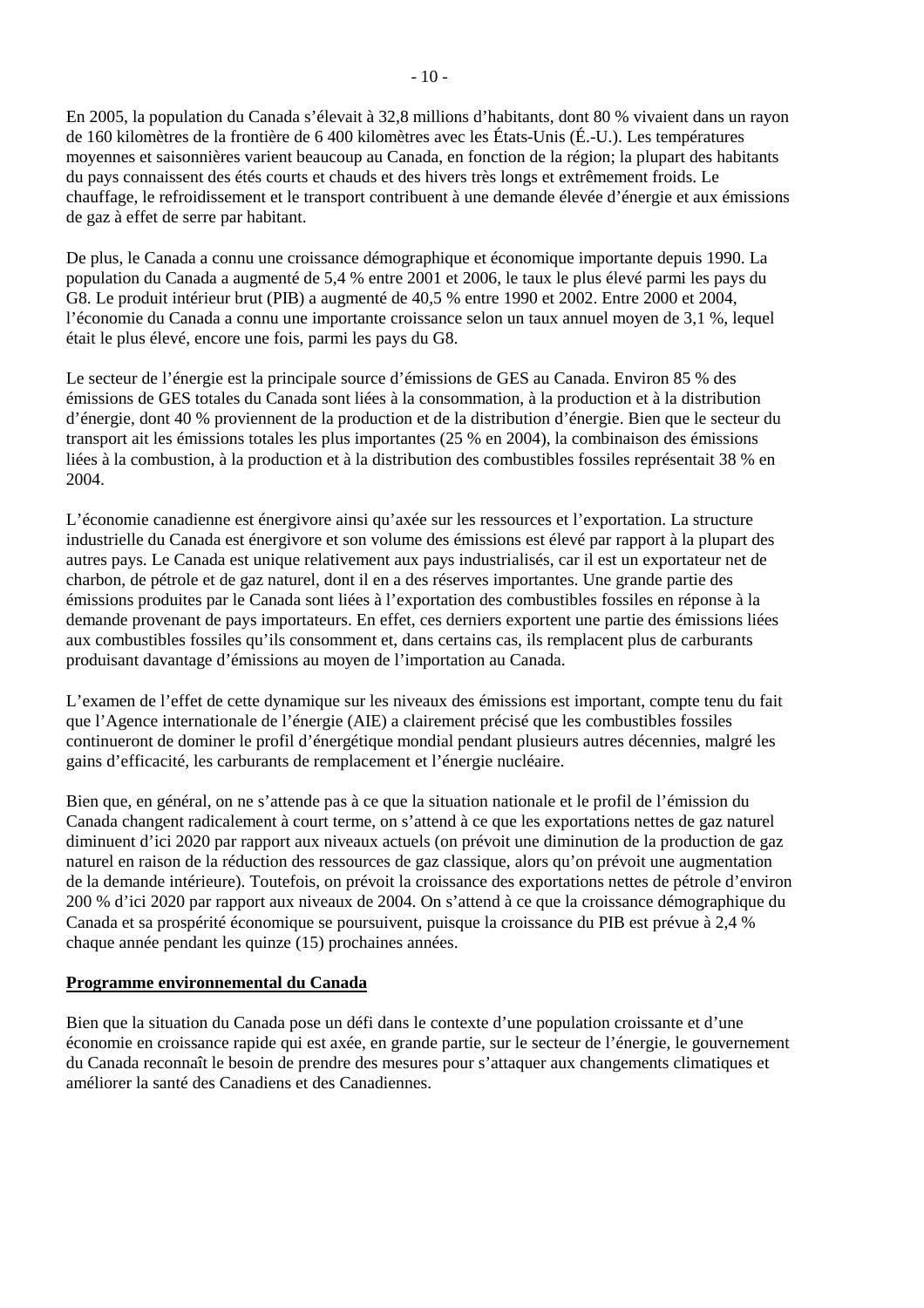En avril 2007, le gouvernement du Canada a annoncé son Cadre réglementaire sur les émissions atmosphériques, ce qui représente la pierre angulaire de ses efforts plus généraux pour aborder à la fois les gaz à effet de serre et les polluants atmosphériques. Le cadre proposé est complet et comprend la réduction obligatoire et exécutoire des émissions de GES et des polluants atmosphériques provenant des sources industrielles importantes, ainsi que les mesures prises relativement aux produits commerciaux et de consommation.

Le gouvernement du Canada met le secteur de l'industrie du Canada en position de contribuer à la réduction considérable à long terme des GES. À court terme, le gouvernement mettra en place des cibles de réduction des émissions de GES qui entreront en vigueur en 2010 si une réduction du volume des émissions de 18 % des niveaux de 2006 est nécessaire. Chaque année par la suite, une amélioration supplémentaire de 2 % sera nécessaire.

Ces cibles à court terme sont complémentées par d'autres règlements fédéraux, y compris ceux qui portent sur le rendement du carburant pour véhicules et les normes d'efficacité énergétique relativement aux produits énergivores ainsi qu'à une série d'initiatives écoÉNERGIE ciblées pour appuyer le développement accru d'énergie renouvelable, l'utilisation plus efficace des sources énergétiques actuelles et les modes de transport plus propres. Les initiatives comportent un financement supérieur à 2 milliards de dollars, et elles visent à s'attaquer aux changements climatiques tout en profitant des possibilités naturelles d'établir une économie canadienne concurrentielle et durable.

Le gouvernement fédéral a également mis sur pied le *Fonds en fiducie pour la qualité de l'air et les changements climatiques* d'un montant de 1,5 milliard de dollars qui permettra de cofinancer les projets importants avec les provinces en vue de promouvoir l'énergie propre et de lutter contre les changements climatiques, la pollution atmosphérique et les émissions de gaz à effet de serre.

Dans son récent rapport le groupe de travail III du GIEC a fait remarquer, que, pour stabiliser les émissions, les émissions mondiales doivent augmenter au maximum et ensuite diminuer. Pour le scénario de stabilisation la plus faible qu'a évalué le GIEC, on doit réaliser le maximum d'ici 2015. Les mesures réglementaires et non réglementaires mentionnées ci-dessus, ainsi que les nouvelles initiatives ambitieuses entreprises par les gouvernements provinciaux et territoriaux, signifient que l'on s'attend à ce que les GES du Canada provenant de toutes les sources commencent à diminuer dès 2010 et au plus tard en 2012.

À moyen terme, le gouvernement du Canada s'est engagé à réduire les émissions de GES totales du Canada de 20 % d'ici 2020 relativement aux niveaux de 2006. Comme on l'a fait remarquer ci-dessus, le gouvernement s'est engagé à réduire à long terme les émissions de GES du Canada de 60 % à 70 % sous les niveaux de 2006 d'ici 2050.

# **Potentiel d'atténuation, efficacité, efficience, coûts et avantages des politiques, des mesures et des technologies**

La troisième séance du GTS a fait ressortir que les Parties figurant à l'annexe I disposent d'une possibilité économique considérable<sup>6</sup>. Cependant, le potentiel des politiques, des mesures et des technologies mises à la disposition des Parties figurant à l'annexe I est limité par les obstacles sociaux,

 $\overline{6}$  $6$  Le potentiel économique est le potentiel d'atténuation qui tient compte des coûts, des avantages et des taux de réduction sociaux et dépend de l'hypothèse selon laquelle les obstacles sont supprimés et de nouvelles politiques appropriées sont mises en place afin d'améliorer l'efficience du marché. D'un autre côté, le potentiel du marché est le potentiel d'atténuation fondé sur des coûts privés et des taux de réduction privés qui pourraient survenir dans les conditions du marché prévues. Le potentiel économique est donc en général supérieur au potentiel du marché. (GIEC, GT III, encadré SPM2)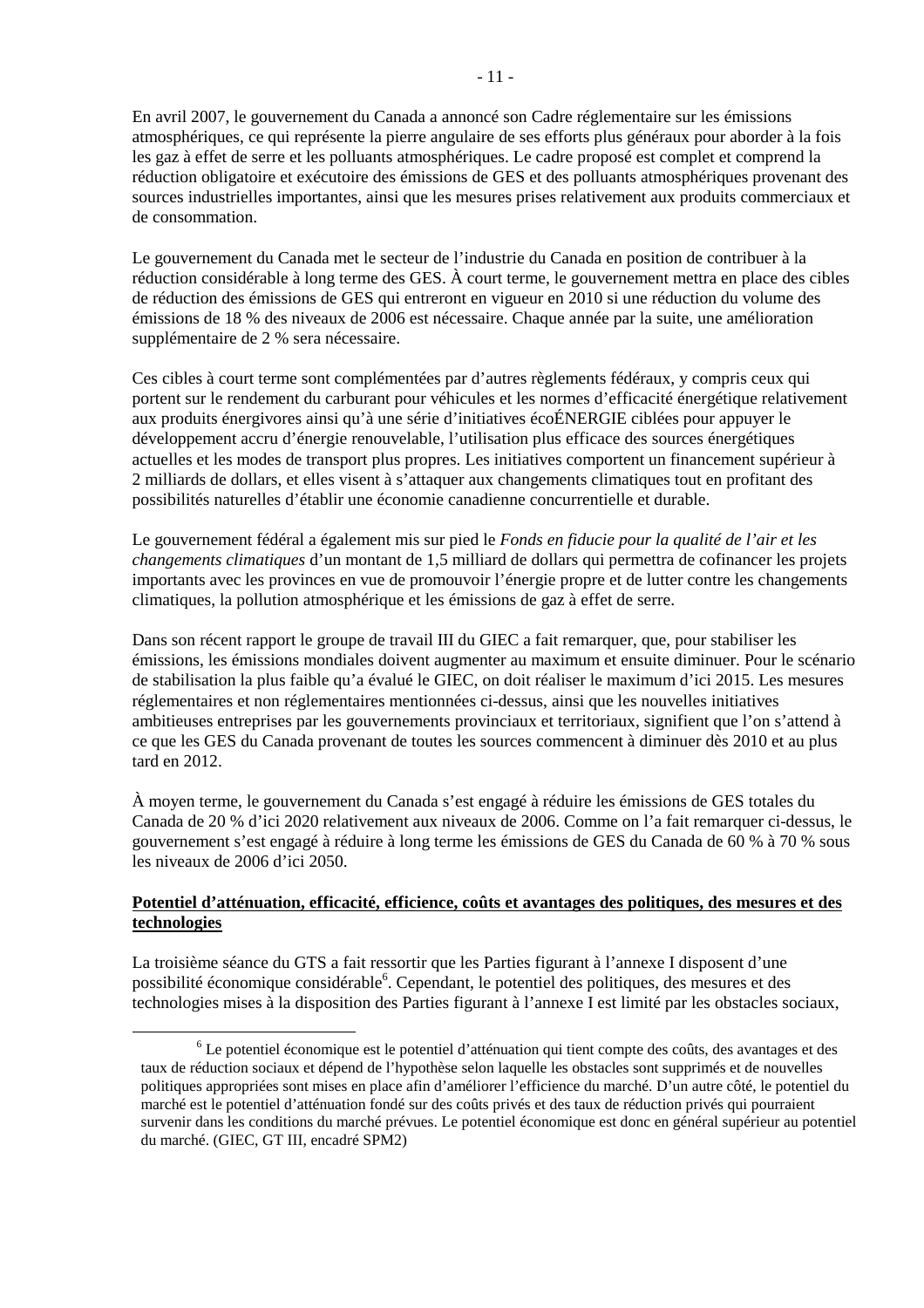économiques, politiques, techniques et autres, et l'applicabilité de ces politiques, de ces mesures et de ces technologies dépend de la situation nationale.

Certaines analyses du potentiel d'atténuation des politiques, des mesures et des technologies au Canada ont été entreprises. En règle générale, elles permettent de conclure que le coût de la réduction des émissions à court terme au Canada est très élevé. En outre, les possibilités de plus grandes réductions des conséquences économiques gérables augmentent à mesure que le délai d'exécution se prolonge et que des technologies plus avancées deviennent disponibles ou viables du point de vue commercial.

Le gouvernement a publié le *Coût du projet de loi C-288 pour les familles et les entreprises canadiennes*<sup>7</sup> , un rapport validé par un certain nombre d'éminents économistes et universitaires. L'étude présente les résultats de la modélisation économique entreprise afin d'évaluer les conséquences de la réduction des émissions à 6 % sous les niveaux de 1990 entre 2008 et 2012. Le modèle économique utilisé a permis de constater que les changements nécessaires à l'économie canadienne pour respecter cet objectif entraîneraient un déclin du PIB de plus de 6,5 % des niveaux prévus en 2008. Cela entraînerait une récession au Canada comparable à la plus importante récession canadienne depuis la Deuxième Guerre mondiale (1981-1982). Les conséquences estimées sont considérables et comprennent: une augmentation du taux de chômage de 25 %, soit 275 000 Canadiens et Canadiennes qui perdront leur emploi d'ici 2009; une augmentation de 60 % du prix des carburants de transport (p. ex. l'essence et le diesel); un doublement des prix du gaz naturel et une augmentation de 50 % du coût de l'électricité après 2010; ainsi qu'une chute importante du revenu réel disponible pour une famille de quatre personnes.

En juin 2006, the Table ronde nationale sur l'environnement et l'économie (TRNEE) a publié les conclusions des *Conseils sur une stratégie à long terme sur l'énergie et les changements climatiques*<sup>8</sup>, une étude qui permet d'analyser ce qui arriverait si le Canada réduisait les émissions de gaz à effet de serre liées à l'énergie de 60 % d'ici 2050 par rapport à ses niveaux actuels. L'étude, une adaptation canadienne de l'analyse des volets technologiques de Socolow, révèle que l'on peut parvenir à cette réduction d'un point de vue uniquement technologique, mais seulement si l'énergie est utilisée de façon plus efficiente et si elle est produite tout en émettant moins de carbone. Les volets technologiques comprennent l'énergie renouvelable, le rendement énergétique et l'économie d'énergie, la capture et le stockage de dioxyde de carbone (CSC), l'intensité énergétique, le combustible nucléaire, le biocarburant et les carburants de remplacement ainsi que la cogénération.

La TRNEE reconnaît que la mise en œuvre des niveaux de changement supposés dans l'étude constitue un défi important. Bien que la technologie actuelle soit estimée suffisante, l'étude conclut qu'un vaste déploiement de toutes les technologies possibles de réduction des GES aux niveaux jusqu'ici imprévus sera nécessaire. En particulier, le secteur de l'électricité devrait être transformé à l'aide de la technologie du charbon épuré, nécessitant que la CSC joue un rôle important. Après la CSC, les plus importantes réductions liées à la production d'électricité proviennent de la cogénération et de l'énergie renouvelable (particulièrement éolienne).

L'étude de la TRNEE a confirmé que le rôle croissant du Canada en tant que principal exportateur d'énergie est compatible avec les grandes réductions, uniquement si la CSC est perfectionnée et si elle déployée à grande échelle. Même si le développement de cette technologie à utiliser dans les bassins sédimentaires du Canada offre la possibilité de réduire considérablement les émissions de GES découlant de la production d'énergie au charbon et la valorisation des sables bitumineux, le stockage de dioxyde de carbone au moyen d'une séquestration permanente n'est pas une technologie généralement éprouvée et son coût est actuellement relativement élevé pour atténuer les émissions de GES. En particulier, on a

7

 $\frac{7}{1}$ http://www.ec.gc.ca/doc/media/m\_123/report\_fra.pdf

http://www.nrtee-trnee.ca/fre/programs/current\_programs/Energy-Climate-Change/EEC-Wedge-Advisory-Note/ECC-Wedge-advisory-note\_F.pdf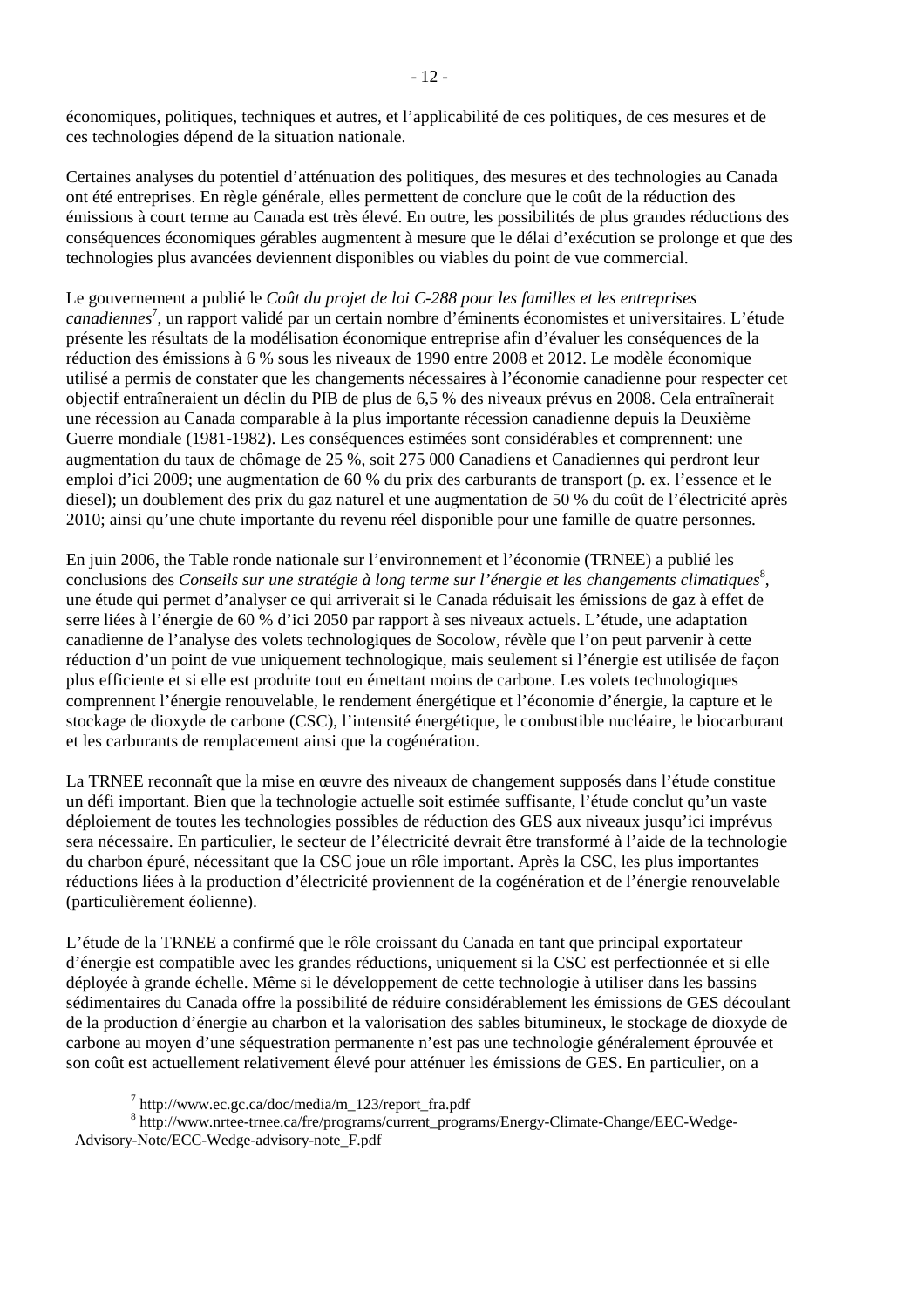conclu dans la *Feuille de route technologique sur la capture et le stockage du dioxyde de carbone du*  Canada (mars 2006)<sup>9</sup> que cette technologie offre un potentiel d'atténuation de 10 mégatonnes par année jusqu'en 2015, qui s'élèvera à 100 mégatonnes par année d'ici 2030 au Canada. Les coûts varient largement de 35 \$ la tonne pour l'installation de nouvelles centrales électriques dotées de la capture avant combustion (qui ne sera probablement pas disponible avant 2012) à 85 \$ la tonne pour l'installation de nouvelles centrales électriques dotées de la capture après combustion.

En vertu du *Fonds en fiducie pour la qualité de l'air et les changements climatiques*, les gouvernements du Canada et de l'Alberta ont récemment annoncé la mise sur pied du Groupe de travail ÉcoÉnergie Canada-Alberta sur le piégeage et le stockage du dioxyde de carbone afin de recommander les meilleures façons, pour le Canada, de mettre en œuvre la technologie de capture et de stockage de dioxyde de carbone (CSC) à une grande échelle. Le Groupe de travail fera avancer un plan d'action en donnant des rôles et des responsabilités particuliers aux gouvernements fédéral et provinciaux, à l'industrie et aux autres intervenants, en vue de permettre à la CSC de parvenir à son plein potentiel au Canada et de déterminer et d'évaluer les obstacles actuels qui empêchent une adoption plus généralisée de la CSC.

Enfin, dans *Canadian Policies for Deep Greenhouse Gas Reductions*10, les auteurs analysent un scénario dans le cadre duquel le Canada réduit les émissions intérieures de 60 % par rapport aux niveaux actuels d'ici 2050. Dans cette étude, on recommande une approche à trois volets qui comprend une norme de gestion du carbone, une norme d'efficacité pour les véhicules et des normes pour les codes du bâtiment et les appareils électroménagers ainsi que l'équipement. L'étude permet de préciser que l'acceptabilité de la transformation technologique à long terme pourrait être améliorée si les mesures économiques d'ordre général étaient complétées par des règlements fondés sur le marché et propres à un secteur. On y conclut que les coûts marginaux à long terme d'au moins  $100 \text{ }\frac{1}{2}$  la tonne de CO<sub>2</sub> sont nécessaires pour des réductions importantes et fait remarquer que la capacité de passer les augmentations de coût aux consommateurs dépend grandement de la façon dont le secteur est exposé à la concurrence internationale et de la question de savoir si d'autres pays imposent des politiques pour réduire les émissions de GES à une échelle semblable. Si les partenaires commerciaux du Canada imposent des politiques sur les GES d'une rigueur semblable, les questions de concurrence pourraient être atténuées par une légère fuite de l'activité industrielle vers d'autres pays.

# **Gammes des objectifs de réduction des émissions et leur contribution à l'objectif final de la convention**

Le Canada attend avec impatience de continuer le premier élément du programme de travail à la première partie de la quatrième séance du GTS à Vienne en août 2007. Le Canada estime qu'il sera approprié, au moment de discuter des divers indicateurs d'objectifs de réduction des émissions, de le faire en fonction d'une annexe I collective plutôt qu'en fonction d'un pays.

Le Canada remarque, cependant, qu'il sera tout aussi important de tenir compte, dans le processus de la CCNUCC, des conséquences des divers objectifs de réduction des émissions que les Parties figurant à l'annexe I pourront mettre de l'avant, en particulier en ce qui concerne la mise en œuvre de l'objectif final de la Convention. Selon les *Perspectives énergétiques mondiales 2006* de l'AIE, on prévoit qu'en l'absence d'une nouvelle intervention gouvernementale, les émissions mondiales de dioxyde de carbone (CO2) liées à l'énergie augmenteront de 55 % au cours de la période entre 2004 et 2030, les pays en développement étant responsables de plus des trois quarts de l'augmentation et dépassant les émissions des pays de l'Organisation de coopération et de développement économiques (OCDE) peu après 2010. Bien que nous reconnaissions les tendances historiques, on ne peut mettre de côté ces nouvelles réalités.

 <sup>9</sup>  $^{9}$  http://www.nrcan.gc.ca/es/etb/cetc/combustion/co2trm/htmldocs/ccstrm\_doc\_f.html  $^{10}$  http://www.irpp.org/cpa/archive/jaccard\_rivers.pdf